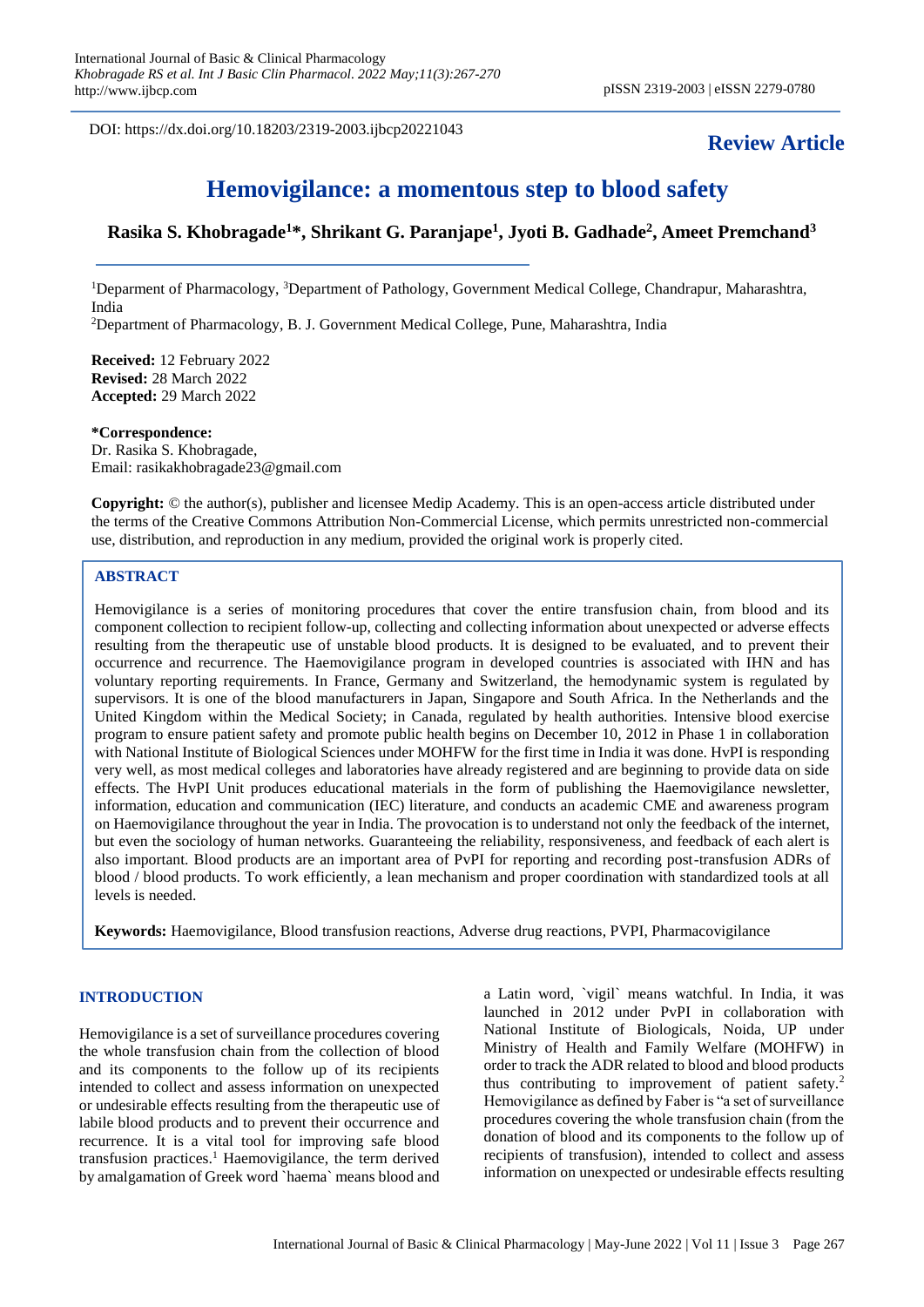from the therapeutic use of labile blood products and to prevent the occurrence or recurrence of such incidents."<sup>3</sup>

#### **NEED FOR HEMOVIGILANCE**

In the 20th century, due to discovery of ABO blood groups and evolution of cross-matching technique and anticoagulation used in the blood, blood transfusion became an accepted treatment modality.<sup>4</sup> At the end of the 1980s, the transmission of infections by blood prompted the need for a greater awareness on the safety of blood and pioneer work on hemovigilance started in France in 1991 with the setup of monitoring systems by blood transfusion committees, resulting in a national hemovigilance network in 1994. 5,6 The work on hemovigilance was first initiated in France in 1991, with the setup of monitoring systems by Blood Transfusion Committees followed by the inception of Centre National hemovigilance in 1992.<sup>7</sup> A complete French Hemovigilance System was in place by 1994. Currently, on a global scale an International Hemovigilance Network (IHN) is functional. Haemovigilance program in the developed countries is linked to IHN and have a voluntary reporting requirement. At France, Germany, Switzerland, hemovigilance system is governed by regulators; in Japan, Singapore, South Africa, it is under blood manufacturers; in Netherlands and UK, it is under medical societies; and in Canada it is regulated by public health authorities. Well established hemovigilance systems are inadequate or lacking among Asian countries and there is lack of hemovigilance data also. 8-11

#### **THE HEMOVIGILANCE PROGRAM OF INDIA**

A centralized hemovigilance program to assure patient safety and to promote public health was launched for the first time in India on December 10, 2012 in the first phase along in collaboration with National Institute of Biologicals, Noida, UP under MOHFW. It was a wellstructured program for monitoring adverse reactions associated with blood transfusion and blood product administration named as the Hemovigilance Program of India. (Figure 1)

It is an independent program primarily for the voluntary reporting of serious adverse reaction in recipients. Fundamental aim of this program is to trail adverse reactions and episodes related to blood transfusion and blood product administration and to help recommend best practices or policies required to improve patient care and safety. A software -"Haemo-Vigil" has been developed to collect and analyse the data related to hemovigilance all over the country. Hemovigil software was uplinked on National Institute of Biologicals (NIB). The Transfusion Reaction Reporting Form (TRRF) can be downloaded from websites.<sup>1</sup>

Blood donor adverse reaction reporting has 6 sections i.e. donor information, details of blood collected, type of complications, outcomes, immutability (causality) followed by reporter details. The other is Transfusion Reaction Reporting Form (TRRF) for Blood and Blood Components' to be filled by HCP. This has patient information, transfusion product details, nature of adverse reactions, outcome, reporter details and causality assessment.<sup>2</sup>

HvPI-NCC reviews completeness of data quality, prepare sops, guidance documents and communicate these recommendations to Indian Pharmacopoeia Commission (IPC). IPC finally forwards recommendations of hemovigilance advisory committee to Drug Controller General of India (DCGI)-CDSCO body. It is the DCGI-CDSCO who formulates blood and blood product transfusion safety related regulatory decisions and communicate to stakeholders. The table below outlines the flowchart for reporting adverse reactions related to blood and blood products.<sup>13</sup> (Figure 2)

HvPI is responding very well, as most medical colleges and laboratories have already registered and are beginning to provide data on side effects. However, less attention has been paid to the hemodynamics of the donor. Then, on June 14, 2015, the National Blood Donor Alert Program (NBDVP) was launched.14,15 Systematic monitoring of adverse events or adverse events in the first part of the transfusion chain. The process of collecting blood is called donor blood movement. The goal of donor surveillance is to ensure and improve the quality and safety of both donors and recipients throughout the year in India.<sup>16</sup>

With one of Bisht et al. study conducted, DAR (Donor Adverse Reaction) was reported under this program in early 2016 and early 2017. The participation of blood centers in both recipient and donor monitoring was a positive step. Young, first-time, and female donors have been found to be more susceptible to DAR than older, repetitive, and male donors. After analyzing the data, the following recommendations were made: This can be improved by updating the reporting form and conducting regular continuous medical education (CME) at participating blood centers.<sup>17</sup>

#### **HURDLES IN HEMOVIGILANCE**

There is still a deficit in relation to hemovigilance and materiovigilance when it comes to common definitions, terminology, standardized reporting and uniform matrix. Despite being active, there is overall underreporting of adverse reactions associated with blood transfusion. WHO identified that the fragmented blood transfusion systems, lack of government commitment, lack of understanding among clinicians, lack of culture of reporting, fear of punishment, lack of expertise and regulatory framework on hemovigilance, lack of computerized management system might be challenges for the implementation of hemovigilance program in the world.<sup>18</sup> Stakeholders in regulatory authorities (CDSCO) and donor hemovigilance programs need to work together to increase the participation of blood centers and ensure completeness of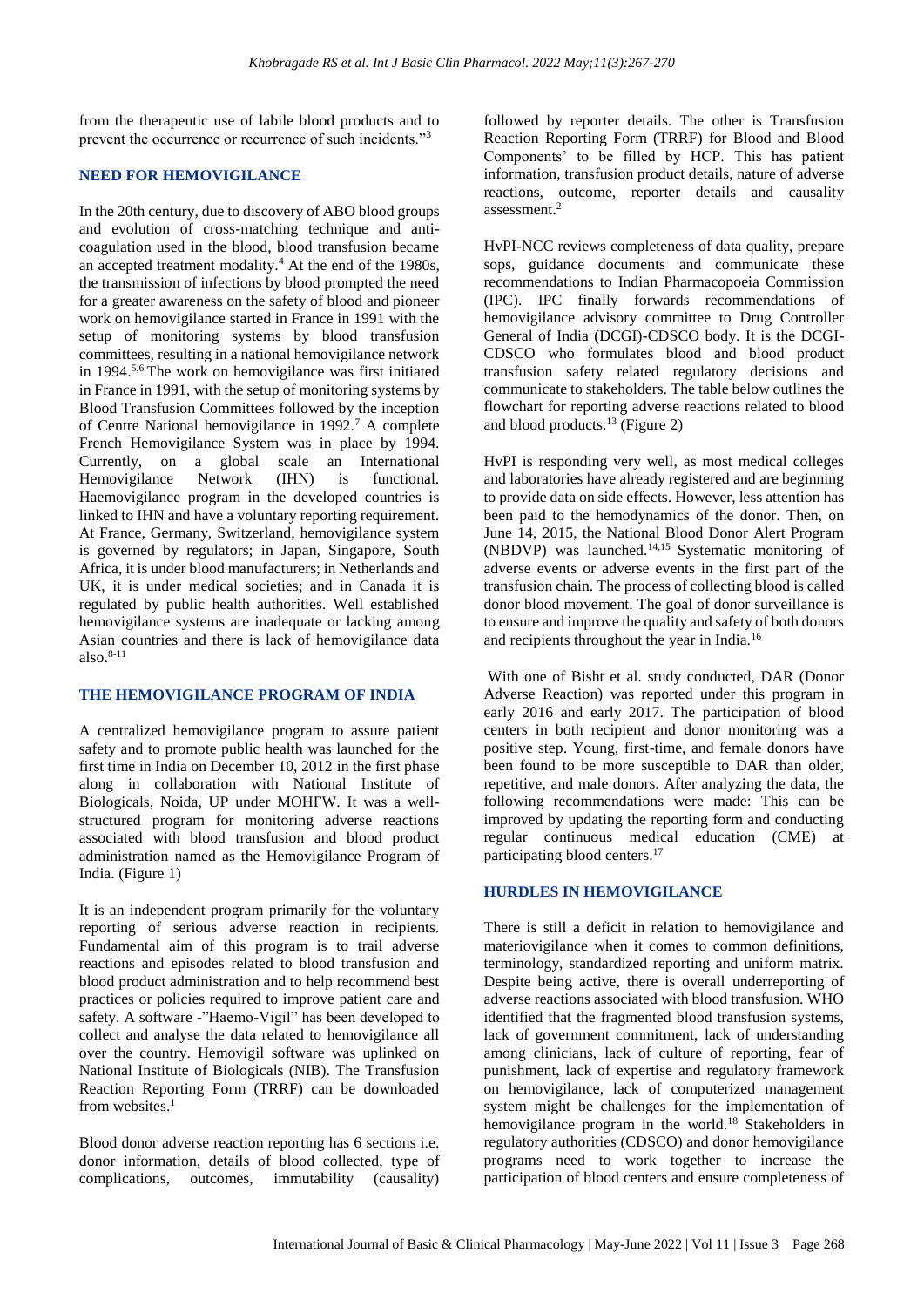data in this program for more evidence based blood donation safety measures.<sup>16</sup>



**Figure 1: Hemovigilance organogram.<sup>12</sup>**



**Figure 2: Flowchart for reporting adverse reactions related to blood and blood products.**

The present scenario of healthcare system in India foregrounds the need for stern surveillance to safeguard the health and safety of patients. The patient safety requires continual enhancement of quality and safety of related materials and the blood products for the transfusion process by monitoring and safeguarding the adverse event associated with the use of materials and blood products. In this regard, hemovigilance has proved to be essential components of quality management in healthcare community.<sup>19</sup>

#### **HOW TO OVERCOME THESE CHALLENGES: SWOT ANALYSIS**

The effects of blood alerts should be assessed using SWOT (strengths, weaknesses, opportunities, threats) analysis. HPV's strengths are its core competencies and resources for operating HPV. Weakness is an area of unexplored achievement.20,21 Opportunities are the potential for new or innovative breakthroughs that could significantly expand that outlook. The threat could be a disruptive new technology for HvPI. The provocation is to understand not only the feedback of the internet, but even the sociology of human networks. Guaranteeing the reliability, responsiveness, and feedback of each alert is also important. Hemovigilance is an important area of PvPI and ADR should be reported and recorded after transfusion of blood / blood products. 22,23 One of the main challenges of hemovigilance is ADR, which fears legal and regulatory implications for blood bank staff and physicians.

#### **CONCLUSION**

Hemovigilance is an integral part of India's Pharmacovigilance program, which reviews, accelerates, corrects and takes precautions to minimize potential safety and quality risks in blood treatment and transfusion for donors, patients and healthcare professionals. Resourcesconstrained countries will need to implement phased policies in order to develop policies and develop largescale blood monitoring systems. This also has a significant impact on optimal blood use. Efficient functionality requires a lean mechanism and proper coordination with standardized tools at all levels. Therefore, hemodynamics should be carefully monitored from the perspective of patient safety as the primary goal.

*Funding: No funding sources Conflict of interest: None declared Ethical approval: Not required*

#### **REFERENCES**

- 1. Haemovigilance Programme of India. Available at: https://nib.gov.in/haemovigilance.aspx. Accessed on 11th October 2021.
- 2. Gadhade JB, Hiray RS, Aherkar RY, Shah KU. Pharmacovigilance programme of India: revival of the renaissance. Int J Basic Clin Pharmacol. 2018;7:2281- 5.